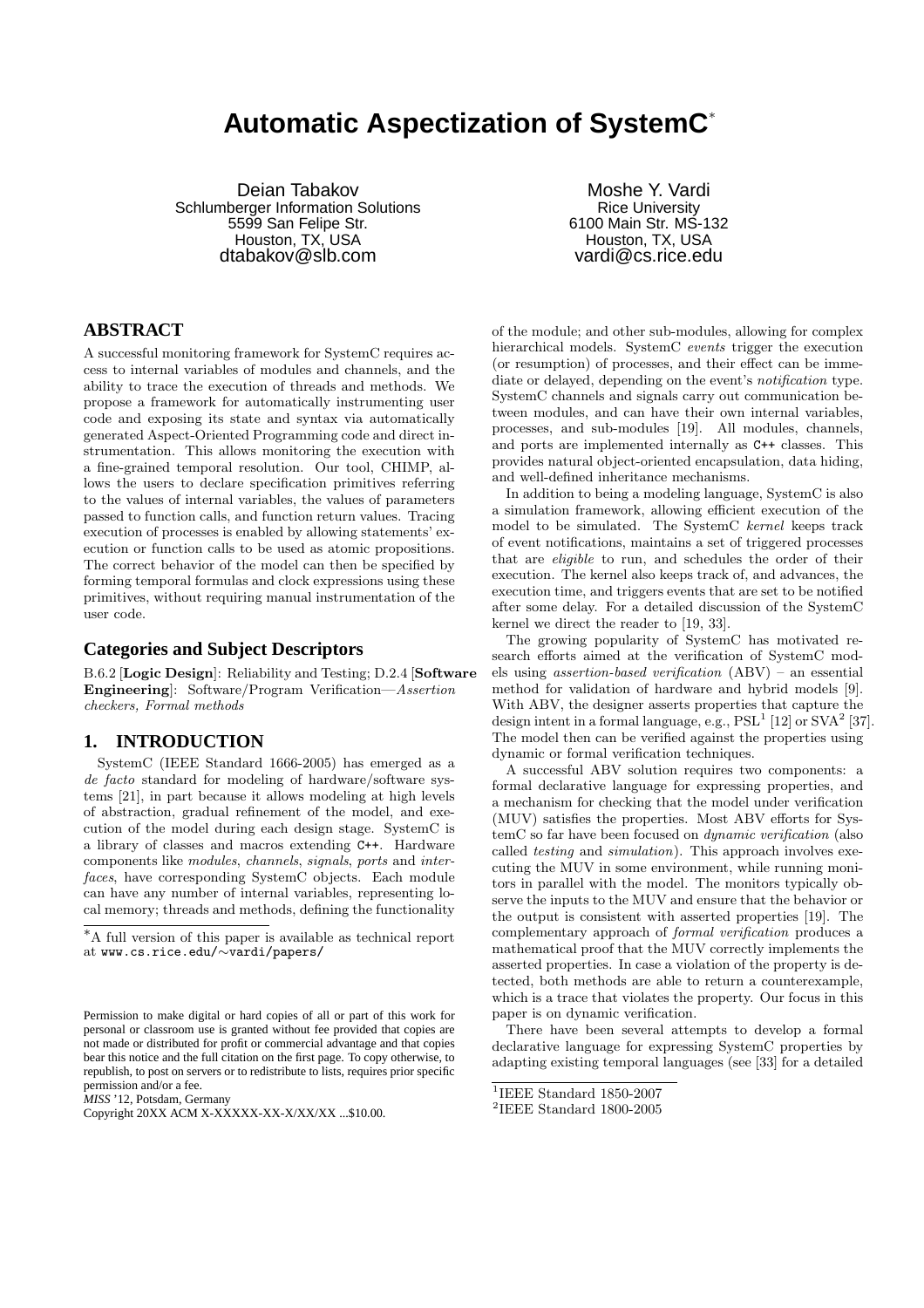discussion). Tabakov et al. [33] pointed out three major deficiencies in existing temporal languages for SystemC: 1) lack of definition of an execution trace, 2) lack of flexibility to handle modeling at different abstraction levels, and 3) failure to take advantage of well-known and widely used primitives for software specification. Tabakov et al. proposed a precise definition of SystemC traces, which captures the alternation between the user code and the kernel. They also define a systematic way for enriching existing specification languages with a set of Boolean properties, which, together with existing clock-sampling mechanisms in PSL and SVA, allow the sampling of the execution trace with flexible temporal and transactional resolution. Their overall framework enables the specification of properties at different levels of abstraction.

The traditional approaches to dynamic verification involve connecting a separate monitor module in parallel with the MUV for each property to be checked; see, e.g., [3, 19]. The difficulty of applying this approach to SystemC is that it only allows us to monitor the state of the model when control is passed to the monitor module. Thus, this approach cannot apply to monitor properties that refer to finer temporal resolution, e.g., referring to a particular event notification or the end of a delta cycle. A key conclusion of the proposal in [33] is that certain nominal information about the kernel, specifically, kernel phases and event notification, has to be exposed to the monitors. In [32], Tabakov and Vardi showed how to expose the semantics of the SystemC kernel in a modular way without a serious performance hit. Their work makes minor additions to the existing code of the kernel, and is easy to adapt to existing installations of the reference SystemC simulation kernel provided by the Open SystemC Initiative (OSCI), and to standard-compliant proprietary implementations. Tabakov and Vardi [32] tested their implementation using manually generated monitors and manual instrumentation of the user code and demonstrate a nominal performance overhead.

The user-code primitives that have to be exposed according to Tabakov et al. [33] are meant to enable white-box *validation*, which means that the  $C++$  code of all processes in the model, the values of user-define variables, location counter, and the call stack are first-class members of the property specification language [4]. This allows a very flexible temporal resolution of the execution trace. In particular, it enables specification of properties across a wide spectrum of temporal granularities, from cycle level to transaction level.

To enable such white-box validation requires exposing to the monitoring framework the execution flow, the  $C++$  syntax, and the state of the user code. The difficulty is that the very philosophy of object orientation is an obstacle to white-box validation. The benefits of object-oriented encapsulation and data hiding of modules, ports, and channels are deterrents for effective monitoring, because access to internal variables is limited to the objects' own processes. Good software-engineering practices suggest keeping internal data private and exposing it only via dedicated function calls or ports. Because of this, most other works on monitoring SystemC models (see discussion later) focus on using only the publicly available data members, exposing the execution of user code only at the level of function calls and returns. The framework of Tabakov and Vardi [32] enables full whitebox validation, but the user code has to be instrumented

extensively. References to user-defined variables, location counter, and the call stack require adding function calls at the appropriate locations, which would invoke the monitoring processes at the appropriate points in the execution [32].

Exposing the state of the model and the flow of its execution can be achieved by instrumenting the model's code. Manual instrumentation, however, is prohibitively expensive and error prone. For example, the specification of a low-level model of a driver may assert that  $x \neq 0$  in all statements where  $x$  is a divisor, which may require instrumentation of many statements. As another example, when using a transaction-level model (TLM) of the system, it may be important to monitor the start and end of each transaction. This requires the monitor to be aware of each call to the function initiating the transaction and of the function's return value; potentially, hundreds of call sites may need to be instrumented.

Requiring extensive code instrumentation is also highly problematic from a software-engineering perspective. The goal of high-level modeling languages such as SystemC is to push design and validation to an earlier point in the development flow. This means that one would expect SystemC models to represent early view of the system under development, being subject to extensive modifications as the design matures. Extensive code instrumentation does not mesh well with code that is subject continually to extensive modifications. In addition, code development and validation are often carried out by separate teams, but instrumentation would require verification engineers to "mess up" code developed by designers.

Aspect-oriented programming (AOP) [24], which aims to increase modularity by allowing the separation of cross-cutting concerns, is a natural solution to the instrumentation problem, since monitoring is an obvious example of a crosscutting concern. Instead of instrumenting the user code directly, verification engineers could be asked to add an appropriate set of AOP directive, and then use AspectC++ [29] to instrument the model. This approach has two difficulties. First, it requires verification engineers to develop expertise in aspect-oriented programming and assume responsibility to maintaining a set of AOP directive. Second, some of the exposures rquired to enable full-scale white-box valiation seems to require instrumentation that is beyond the current power of AspectC++.

In this work we describe the tool CHIMP (CHIMP Handles Instrumentation for Monitoring of Properties) that allows the users to specify instrumentation sites using a highlevel description language, and then instruments the code by automatically generating AOP advice and then executing AspectC++. CHIMP adds a layer of abstraction above manually writing AOP advice, so that users can use a simple declarative language to describe the desired primitives to be exposed, and assign them to variables that hold if and only if the execution pointer is at that location. We show how to expose the values of local module-level data members, even those marked protected or private, all invocations of a specific function, arguments passed to and returned from user-code functions, and statements being executed, without requiring additional annotations or instrumentation by the user, or requiring the user to generate fairly sophisticated AOP code.

Detecting violations of a property being tested requires constructing a deterministic monitor that uses the exposed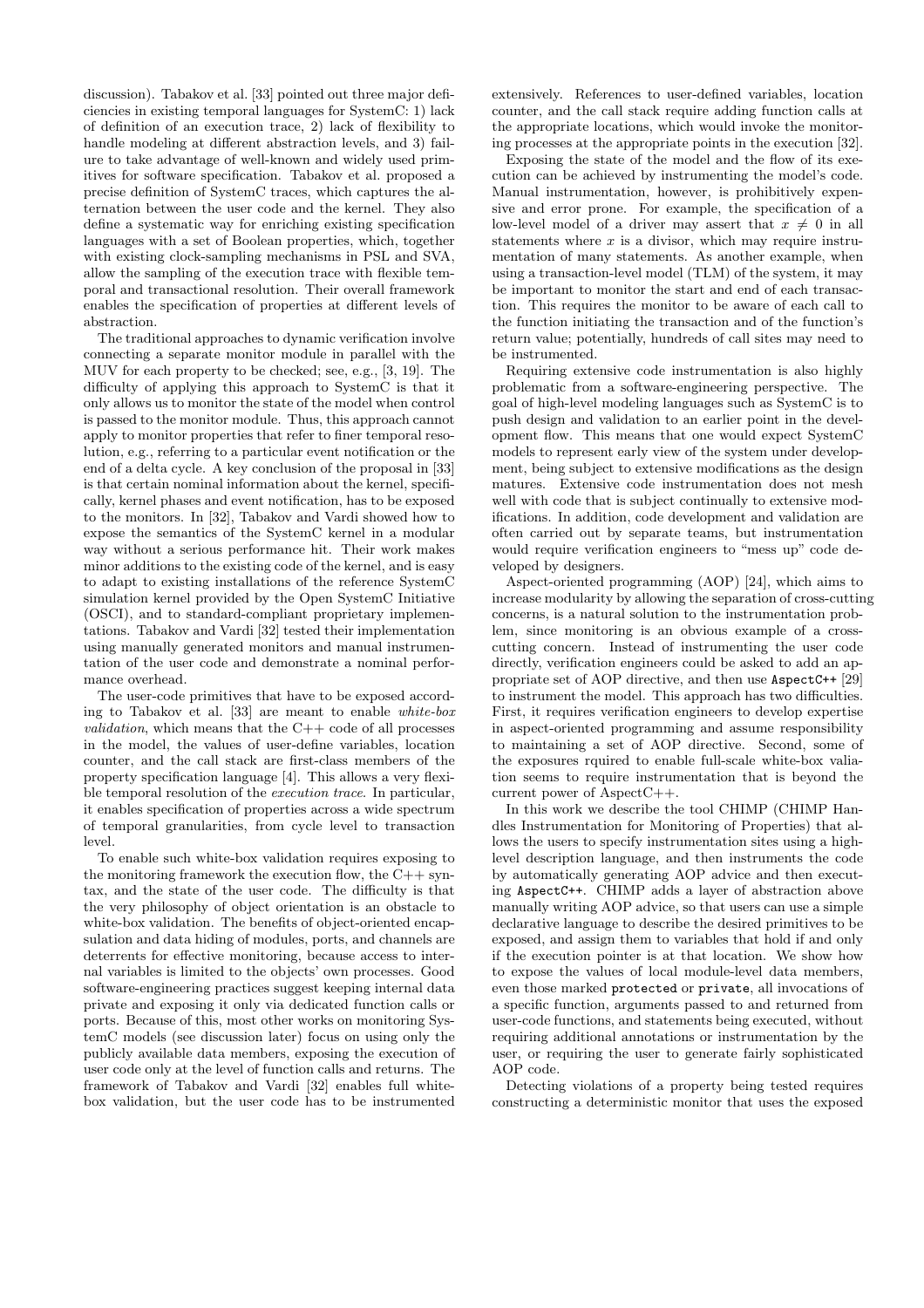values and locations. The user can generate the monitor by hand or using an automated tool. The monitor is integrated with the instrumented code via simple function callbacks implemented in the monitor. In this work we used the automated monitor construction techniques proposed by Tabakov and Vardi [34], but the framework presented here is applicable also to hand-written monitors.

# **2. PRELIMINARIES**

# **2.1 SystemC**

Many contemporary systems consist of application-specific hardware and software, and tight production cycles make it impossible to wait for the hardware to be manufactured before starting to design the software. In a typical system-onchip [8], for example, a cell phone, there are hardware components that are controlled by software. In addition, many hardware design decisions, for example, numeric precision or the width of communication buses, are determined based on the needs of the software running on them. This has led to a design methodology where hardware and software are co-designed in the same abstract model. The partitioning between what will be implemented in hardware and what will be written as software is intentionally left blurry at the beginning, allowing the designers the ability to consider different configurations before committing a functional block to silicon or C.

SystemC is a system-level design framework that is capable of handling both hardware and software components. It allows a designer to combine complex electronic systems and control units in a single model, to simulate and observe the behavior, and to check if it meets the performance objectives. In the strict sense of the word, SystemC is not a new language. In fact, it is a library of C++ classes and macros that model hardware components, like modules and channels; provide hardware-specific data types, like 4-valued logic types; and define both abstract and specific communication interfaces, like Boolean input. SystemC is built entirely on standard C++, which means that every SystemC model can be compiled with a C++ compiler. The compiled model has to be linked with a SystemC simulator (for example, the OSCI-provided reference implementation) to produce an executable program.

Software typically executes sequentially, partly because most computer architectures have a single CPU core, and partly because a single thread of execution is easier to manage by the operating system. However, in a hardware system, many components execute simultaneously. For example, when using a cellphone to make a call, we activate simultaneously a radio subsystem that handles two-way communication with the cell tower, a signal processing unit that converts voice to signal and signal to voice, and a display controller that shows details about the conversation on the screen. Simulating such a system in software requires the ability to simulate a large number of tasks executing simultaneously, and is critical for the early stages of the design.

SystemC addresses this issue by providing mechanisms for simulating (in software) parallel execution. This is achieved by a layered approach where high-level constructs share an efficient simulation engine [19]. The base layer of SystemC provides an event-driven simulation kernel that controls the model's processes in an abstract manner. The kernel leverages a concept borrowed from hardware design languages,

called delta cycle, to give the executing processes the illusion of parallel execution.

SystemC modules are the most fundamental building blocks. Similar to C++ objects, modules allow related functionality and data to be incorporated into individual entities and to remain inaccessible by the other components of the system unless exposed explicitly. This allows modules to be developed independently and to be reused or sold in commercial libraries [7]. As an example, the skeleton of a SystemC module is presented in Listing 1:

```
SC_MODULE ( Nand ) {
  // Definitions of processes , internal data ,
      etc
  SC_CTOR (Nand) {
    // Body of constructor ,
    // Process registration ,
    // Definition of sensitivities , etc .
 }
};
```
#### Listing 1: Skeleton code for defining a SystemC module.

In this code fragment, SC\_MODULE is one of SystemC's macros, which declares a C++ class named "Nand". Like any other C++ class, a module can declare local variables and functions. SC\_CTOR is another predefined macro that simplifies the definition of a constructor for the module. A constructor of a module serves the same purpose as a constructor of a C++ class (i.e., initializing local variables, executing functions, etc.), but has some additional functionality that is specific to SystemC. For example, the processes of the module have to be declared inside the constructor. This is done using pre-defined SystemC macros that specify which class functions should be treated by the SystemC kernel as runnable processes. After declaring each process, the user can optionally specify its *sensitivity list*. The sensitivity list may include a subset of the channels and signals defined in the module, as well as externally defined clock objects or events. Whenever there is a change of value of any of the channels or signals listed in the sensitivity list, the corresponding process is triggered for execution. Listing 2 illustrates these concepts.

```
SC_MODULE ( Nand ) {
  // Input signal ports
  sc in \lt{bool} A, B;
  // Output signal port
  sc_out <bool> F;
  // Definitions of processes
  void some_function () {
    F.\text{write} (!(A.\text{read}() \& k \text{ B.read}());
  \mathbf{a}SC_CTOR (Nand) {
    // Indicate that this function
    // is a '' method process ''
    SC_METHOD (some_function);
    sensitive << A << B;
  }
};
```
#### Listing 2: A SystemC module of a NAND gate

This code fragment declares two input and one output signals of type bool. The function some\_function() implements the expected functionality of the NAND gate. The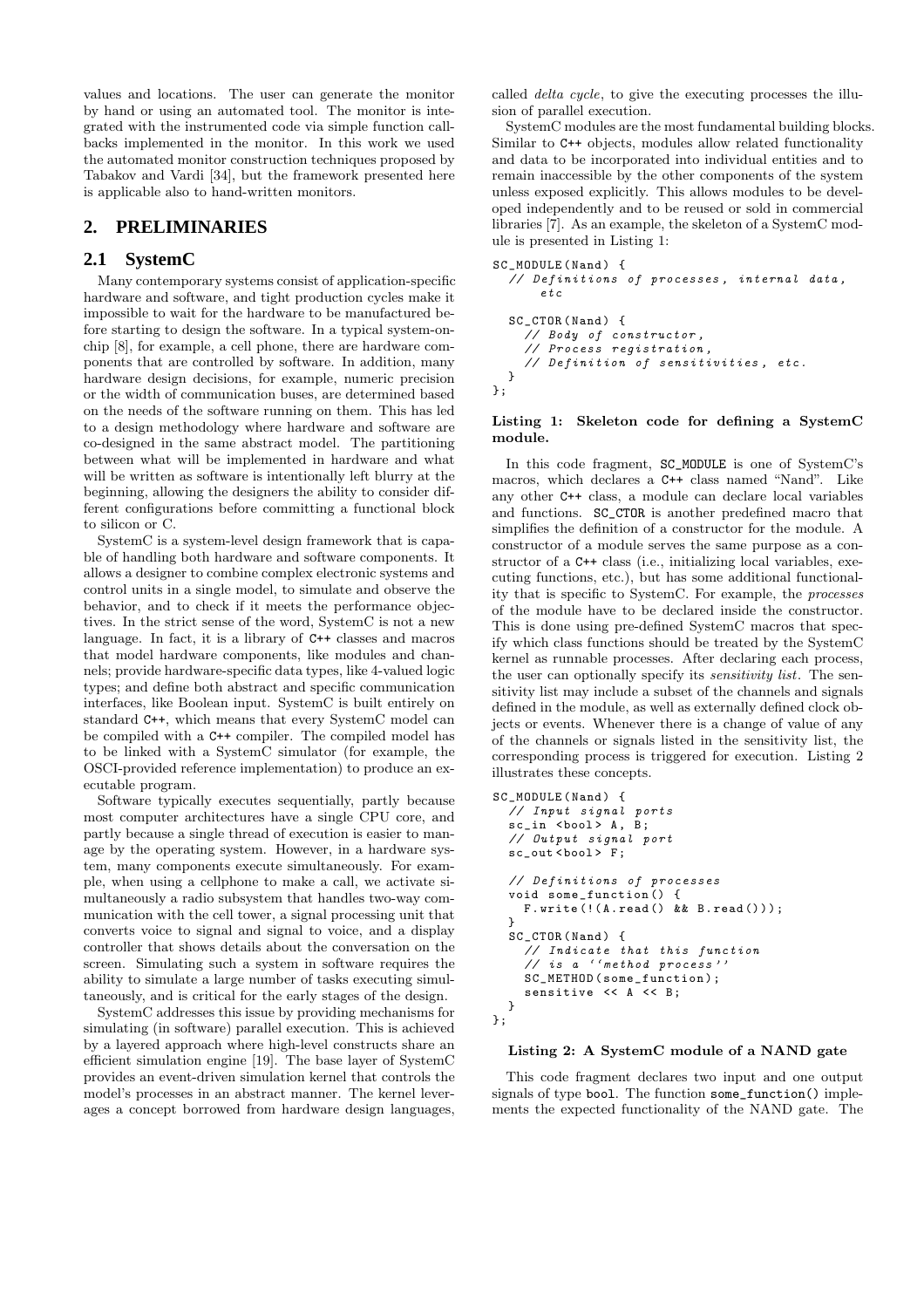macro SC\_METHOD declares it to be a SystemC process. When triggered, a method process executes from start to finish. In particular, a method process cannot suspend while waiting for some resource to become available. In contrast, a thread process may suspend its execution by calling wait(). The state of the thread process at the moment of suspension is preserved, and upon subsequent resumption (for example, when the waited-for resource becomes available) the execution continues from the point of suspension. Thread processes are declared using the macro SC\_THREAD. Both thread and method processes can define a sensitivity list. Each sensitivity list declaration applies to the process immediately preceding the declaration. The sensitivity declaration at the end of the module indicates that the method process some\_function() should be triggered as soon as one of the input signals changes its value.

#### **2.2 Assertion-based verification (ABV)**

Monitors (also called "functional checkers" or just "checkers") are used as aids for run-time verification. Typically, a monitor observes the execution of the MUV and issues a warning or terminates execution if the observed behavior deviates from the expected behavior. In cases when deviation is observed, the problem and its source are easier to identify and debug. Furthermore, using monitors automates the analysis of the tests results and allows a large number of random test vectors to be executed without the need for immediate attention by a verification engineer. The disadvantage is that writing and maintaining monitors manually is an expensive and laborious process, and for intricate specifications it is very easy to make mistakes when constructing the monitor by hand.

Automated monitor generation was first proposed by Abarbanel et al. [1] and its importance was recognized immediately by the industry (see, e.g., [31, 26, 17]. The industry also recognized the need for temporal languages that can express properties related to ongoing behavior, such as p must hold until  $q$  is true [2]. Assertions are most commonly used to facilitate verification, hence the name assertion-based verification. Some authors even prefer using the term assertionbased design to emphasize the idea that assertions should be introduced in the earliest stages of the design process [6, 17].

Among the several advantages of using ABV is the modular nature of assertions: each one is a partial specification of the system, and those specifications can be added incrementally, as time permits. Designs with thousands of assertions are not uncommon [6], and the only practical way to build such a set of specifications is to add them to the design and to debug them one at a time.

A further benefit of using ABV in the initial specification of the design is that the assertions allow the verification and the design teams to base their work on a common set of formal properties. This usage of assertions supplements the natural language description of the design, and is an important part of the documentation of the design.

### **2.3 ABV framework for SystemC**

The first requirement for an assertion-based verification framework for SystemC is a formal specification language that can describe the expected behavior of the model's execution. In the past, design specifications have been given in natural language documents [36], but natural language is inherently ambiguous and it is easy to miscommunicate or misinterpret the intended functionality of the design. The language proposed by Tabakov et al. [33] proposes a set of primitives that allow existing specification languages to be extended and applied to SystemC models.

Tabakov and Vardi [32] define a framework for handling all monitors and for activating them at appropriate sample points. They add an abstract class, mon\_prototype, to the SystemC kernel; all concrete monitors extend this class. Each monitor that we construct in this work defines callbacks that are called from the instrumented code to communicate with the monitor.

In order to keep track of all monitors we need a centralized list. The framework of [32] adds a new object, mon\_observer, to the SystemC kernel. At instantiation, each monitor registers with the mon\_observer, which builds a list of all monitors. mon\_observer provides a function, get\_monitor\_by\_index(), that returns a (generic) mon\_prototype\* pointer to any of the monitors. Our implementation takes advantage of this mechanisms to obtain pointers to monitors from the instrumented code and to call the appropriate callback from the instrumented code.

### **3. RELATED WORK**

AOP has been applied to instrumenting Java programs (see, e.g., [10, 5, 20]). The AOP weaver for Java, AspectJ, is very mature and widely used. A lot of ideas from Javabased AOP have been transferred to AspectC++, which is a C++-based AOP weaver, but less mature than AspectJ.

Niemann and Haubelt [27] use AOP to expose function calls in SystemC user code, and then check offline the trace against specification expressed in SVA. They associate with each monitored function an atomic proposition that is true iff the function has been called but has not yet returned. Our solution enable deep exposure, for example, both function calls and returns, function parameters and return value, as well eliminates the need to write AOP directives. Our focus here is on online monitoring; as soon as an illegal behavior is detected the execution of the model can be terminated, reset to a known good state, or the error can be logged while the model continues to execute.

Endoh et al. [14, 13] propose using AOP join points directly as Boolean atomic propositions. Intuitively, the atomic proposition associated with a join point holds iff the execution of the model reaches the join point. They do not expose internal variables of the SystemC model, nor do they expose parameters of functions or return values of functions. Their approach requires the user to generate the AOP code manually, and they only consider assertions involving sequences of function calls. The instrumentation provided by our tool exposes a richer set of primitives and uses a higher level of abstraction for declaring primitives, from which the AOP advice code is generated automatically by our pre-processor.

Kallel et al. [22] present an AOP-based framework that targets SystemC transaction-level models. They supply abstract AOP directives that exposes executions of TLM methods in a generic way. The user derives concrete AOP directives from the abstract directives (similar to deriving a concrete class from an abstract class in OOP), indicating the particular interface call that needs to be monitored. The abstract AOP directives provided is tightly coupled with the current TLM framework, and will have to be modified to be adapted to changes in the TLM framework. Furthermore,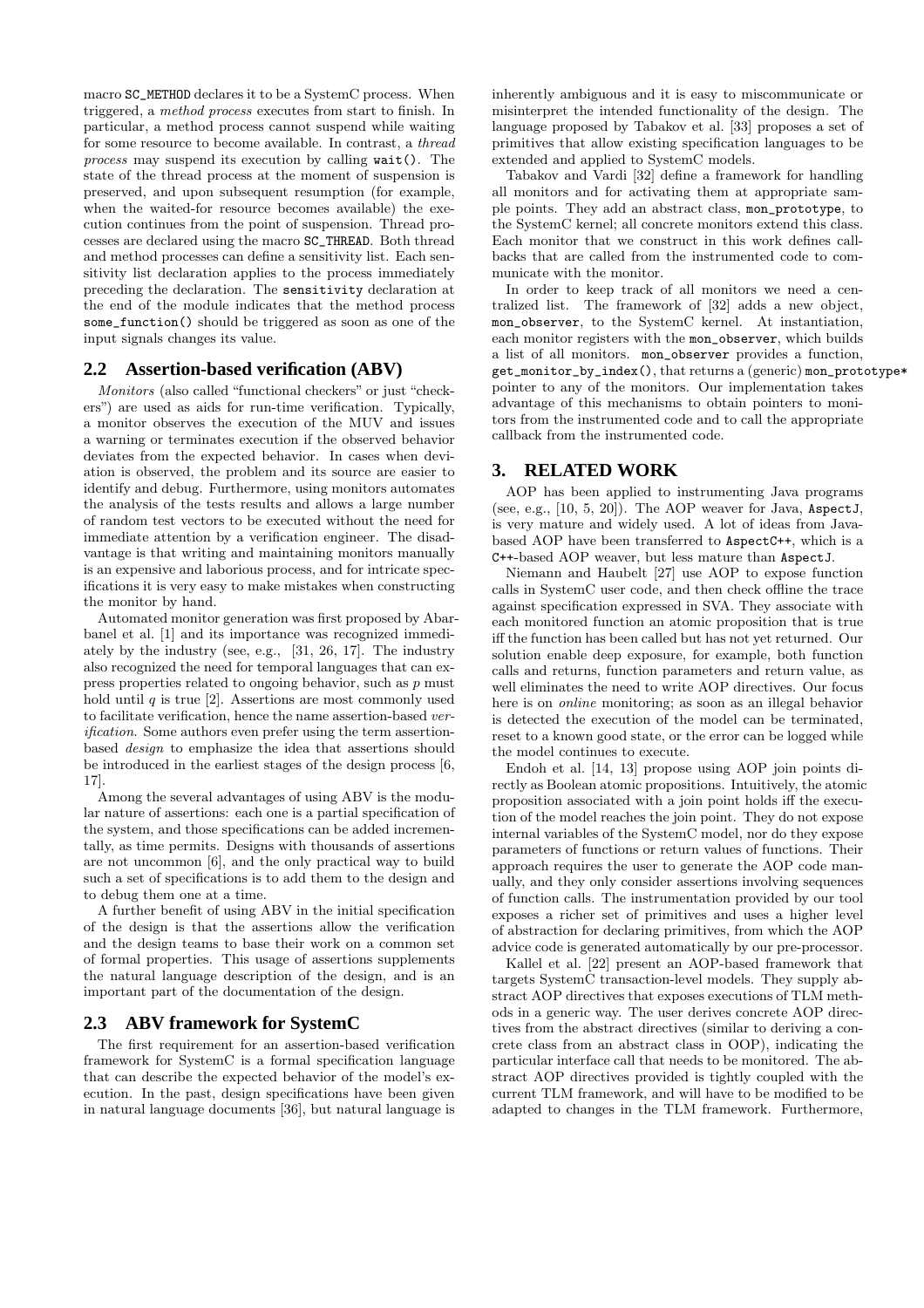this approach is applicable only to TLM function calls with specific signatures, and does not allow the user to monitor arbitrary function calls. Both restrictions are removed in CHIMP. In addition, the user is not required to write or even understand the AOP framework; instead, all instrumentation is handled automatically by the tool.

Pierre and Ferro [28] describe a methodology for monitoring communication of SystemC transaction-level models. The specification language is restricted to the simple subset of PSL. The approach involves deriving new classes for each channel whose communication needs to be monitored. The derived classes then override the communication functions (e.g., write(), read(), etc) to add a call to an observer which then notifies the appropriate monitor. A limitation of this approach is that the user has to provide a manually derived subclass of the monitored channel with the appropriate function call to the observer, which requires the user to be intimately familiar with the architecture of the verification tool.

Ferro and Pierre [15, 16] describe a prototype implementation for verifying temporal SystemC properties. Only the simple subset of the Foundation Language class of PSL is supported, and application of the methodology is restricted to TLM models. Furthermore, the approach requires the user to associate manually each assertion to each callsite.

Déharbe and Medeiros [11] use AspectC++ to instrument SystemC for metrics collection, injecting different algorithms into processes (e.g., substituting in different cache policies), fault injection, and hardware-level polymorphism. Kasuya et al. [23] adopt AOP to the Jeda programming language to facilitate adding debugging messages and measuring code coverage. Tartler et al. [35] deal with instrumentation of a running program using the AOP paradigm (i.e., dynamic weaving). None of these works applies AOP to monitoring.

Maoz and Harel [25] show how to compile Live Sequence Charts (LSC), a scenario-based visual formalism, into AspectJ, thus allowing the translation of inter-object scenariobased system descriptions to code. Their compilation scheme translates each LSC into a scenario aspect that simulates a deterministic finite automaton. An important limitation of their work is the need for central coordination of the different aspects at run time. A similar approach is pursued in [30], where Linear Temporal logic properties are translated into deterministic finite automata coded in AspectJ. In contrast, our focus here is only on exposing user-code state. Thus, our framework can be used with manually constructed monitor as well as with automatically constructed monitors, as in [32].

# **4. MOTIVATING EXAMPLES**

# **4.1 Division by zero**

Suppose that we have the specification "The value of  $x$ is nonzero whenever  $x$  is used as a divisor. Notice that this specification consists of two independent components: a condition that is required to hold (the value of  $x$  is nonzero) and the code location where the condition is required to hold (whenever  $x$  is used as a divisor). While the framework described in [32] allows us to generate automatically a monitor for the condition "the value of  $x$  is nonzero", it does not address the issue of "wiring" the monitor to the SystemC model. In the monitor presented in Listing 3 the function callback\_loc1() is the entry point and must be called from all code locations where we divide by  $x$ .

```
class monitor {
month(f)// Initial state id
  next\_state = 0;current\_state = -1;status = MON_UNDETERMINED ;
  // Count number of steps to failure
  num_steps = 0;
  loc1 = false;} // Constructor
// Entry point into the monitor
void callback_loc1 () {
  loc1 = true;step () ;
  loc1 = false;}
// Single transition of the monitor
void step () {
 if ( status == MON_UNDETERMINED ) {
  num_steps ++;
  current_state = next_state ;
  next\_state = -1;// Calculate the system state index
  int sys_state_index = 0;
  sys\_state\_index += (loc1) ? (1 << 1):0;
  sys\_state\_index += (x != 0) ? (1 << 0) : 0;// The next state depends on the current
  // and on the system 's state
  switch ( current_state ) {
    case 0:
      switch ( sys_state_index ) {
        case 1: next_state = 0; break ;
        case 0: next_state = 0; break ;
        case 3: next_{state} = 0; break;
      }
    break ;
  }
  if (next\_state == -1) {
    // Handle user notification , etc .
    property_failed () ;
  }
}
} // step ()
...
}; // class
```
#### Listing 3: Automatically generated monitor for the property " $x \neq 0$ .

The correct wiring of the monitor is done with the help of CHIMP. The verification engineer creates a configuration file in which she defines all code locations where some property must be checked, together with the conditions that need to be checked at each location (or set of locations). During the tool's execution it parses all declarations in the configuration file and emits automatically generated monitors and automatically generated AOP advices. Next, the verification engineer instruments the source code of the SystemC model using AspectC++ and the generated advices. Finally, the instrumented model and the monitors are compiled together, producing an executable with embedded run-time monitors.

# **4.2 Transaction monitoring**

Next consider a transaction-level model with the specification "The value of  $x$  is nonzero whenever

simple\_bus::begin\_transaction() is called". The mon-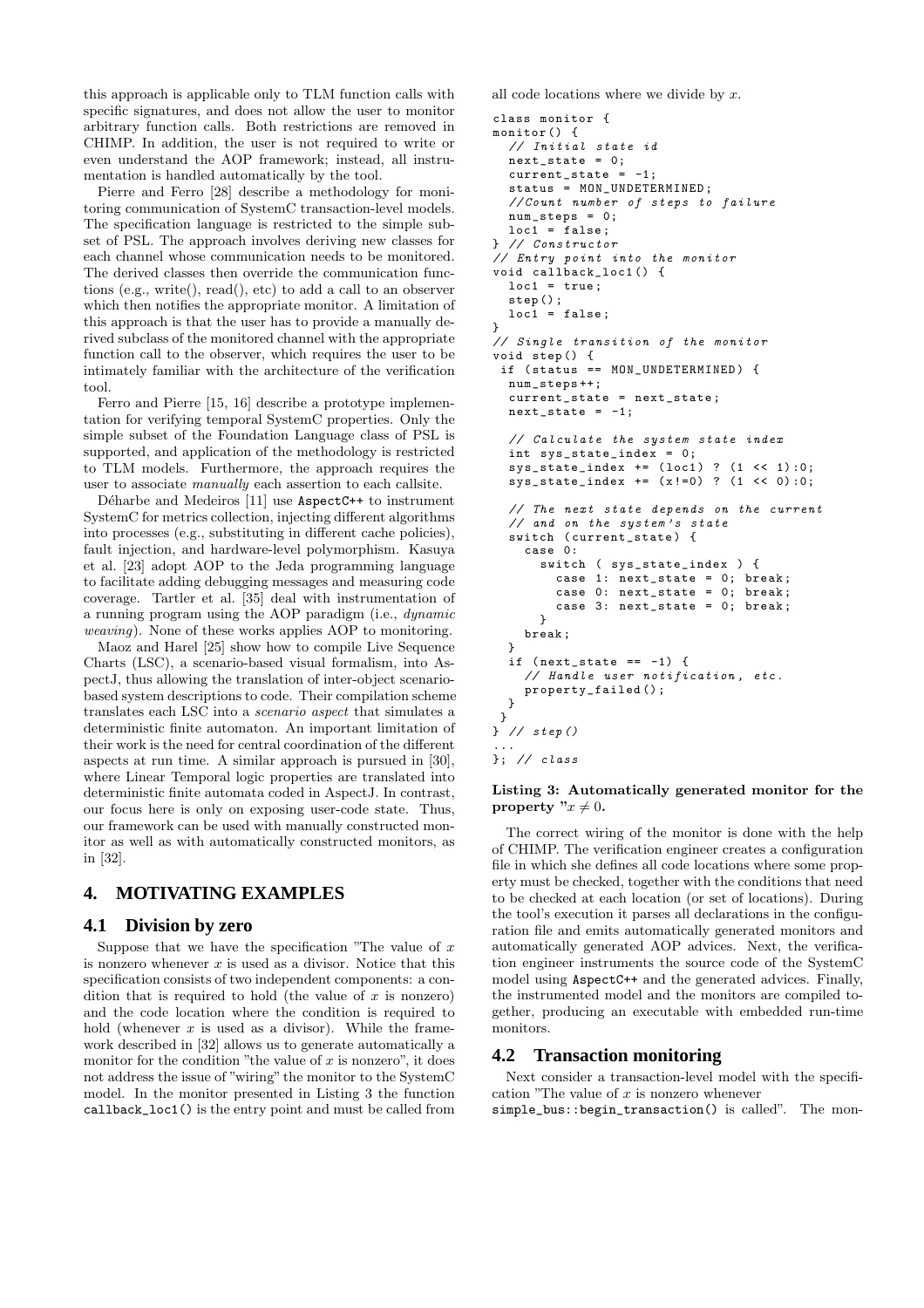itor for this property is substantially similar to the one presented in Listing 3, however in this case the user code needs to be instrumented in a different way: the monitor must be called immediately before all call sites of simple\_bus::begin\_transaction(). The configuration file for CHIMP would need a single line to be changed to switch from monitoring division by zero to monitoring the call sites of the function. CHIMP will emit a different AOP advice without requiring additional information from the user. Notice that the workflow itself remains unchanged and can be built into continuous integration scripts on the build server.

# **5. USER-CODE PRIMITIVES**

Our approach provides a mechanism for referring to a rich set of user code primitives in property specifications, without requiring the user to instrument the code manually or to write AOP advices. Primitives are declared by the user via a high-level language, and after that they can be used in any of the properties. We use a configuration file to store all primitive declarations, properties, and optional parameters for our pre-processor and the monitor generator. A command-line interface allows the options specified in the configuration file to be overridden. The primitives that can be used are described below.

#### *Exposing function calls.*

Certain assertions need to be checked immediately before a particular function call is made, or immediately after a particular function call returns. The declaration

location loc1 ''% bar::foo()'':call

declares a Boolean atomic proposition loc1 that holds immediately before the execution of the model reaches a call site of a function foo() of class bar. Similarly, a Boolean loc2 that holds immediately after the return of the function is declared using

location loc2 ''% bar::foo()'':return

EXAMPLE 1. Suppose that we have a model consisting of two modules: producer and consumer, connected by a channel. The producer defines a blocking call send() to push tokens to the channel, and the consumer defines a non-blocking call receive\_nb() to read from the channel. We want to specify that  $send()$  remains blocked until  $receive\_nb()$  has returned. We declare the following primitives:

```
location snd_start ''% producer::send()'':call
location rcv ''% consumer::receive_nb()'':return
location snd_done ''% producer::send()'':return
```
and use them to specify the expected behavior: Always (snd\_start -> ( !snd\_done Until rcv ))

#### *Exposing function execution.*

Exposing the start and end of execution of user-defined functions allows the specification of pre- and post-conditions and is done by the declarations

location loc3 ''% bar::foo()'':entry

location loc4 ''% bar::foo()'':exit

Both the call primitive and the entry primitive signal that the function foo() is about to execute, but they hold in different locations in the user code. The call primitive holds at the call site of foo(), while the entry primitive

holds immediately before the execution of the first statement of foo(). Similar is the distinction between return and exit. Another key distinction is that entry and exit can only be used with user-defined functions. This restriction is motivated by the property language of [33]. To attain generality, library code is treated as a black box, and the state of library objects is allowed to be exposed only through publicly declared interfaces.

#### *Exposing function parameters and return values.*

Exposing the return values of functions allows the specification of post-conditions for functions. The variable ret in the following declaration is assigned the return value of  $f$ oo $()$ :

value ret ''float bar::foo(...)'':0

This primitive is available for both user-defined and librarydefined functions.

Exposing the values of function parameters according to their location in the parameter list allows the specification of pre-conditions without requiring the user to know the name of the actual parameters used in the function body declaration. The primitive declaration

value int var1 ''float bar::foo(...)'':2

declares an (integer) variable var1 whose value is equal to the 2-nd parameter of function foo() at the time when the function starts executing. Notice that the function may be defined in a library, but the function call is a part of the user code. Following the framework of [33], we would like to expose the function parameters for both user-defined and library-defined functions. However, due to a limitation of AspectC++, this primitive is currently available only for user-defined functions.

EXAMPLE 2. Referring to the producer-consumer model described above, suppose that if the channel is full, send() is supposed to block for a few cycles and then timeout and return NULL. We want to assert that if the return value is NULL then the channel does not have free space. Here we assume that the channel defines function  $num$  available(). and the channel instance is called my\_channel. We declare the following primitives:

```
location snd_done ''% producer::send()'':return
value ret_val ''STATUS_T producer::send()'':0
```
and use them in the property:

```
ALWAYS ((snd_done && ''(ret_val == NULL)') ->
    '''( my_channel->num_available() == 0 )'' )
```
Notice that everything appearing inside quotes is treated as an atomic proposition by CHIMP and is passed through unmodified into the generated monitor. Thus, in the example above, the first occurrence of "->" is treated as implication, while the second occurrence is treated as an indivisible part of the proposition (my\_channel->num\_available() == 0).

 $\blacksquare$ 

#### *Exposing syntax.*

Г

Sometimes it may be desirable to assert that a particular C++ statement (or a set of C++ statements) is reached during the execution of the model. In other cases, assertions may need to be checked immediately before or immediately after some statements. This requires exposing the syntax of the user code to the monitoring framework. CHIMP allows the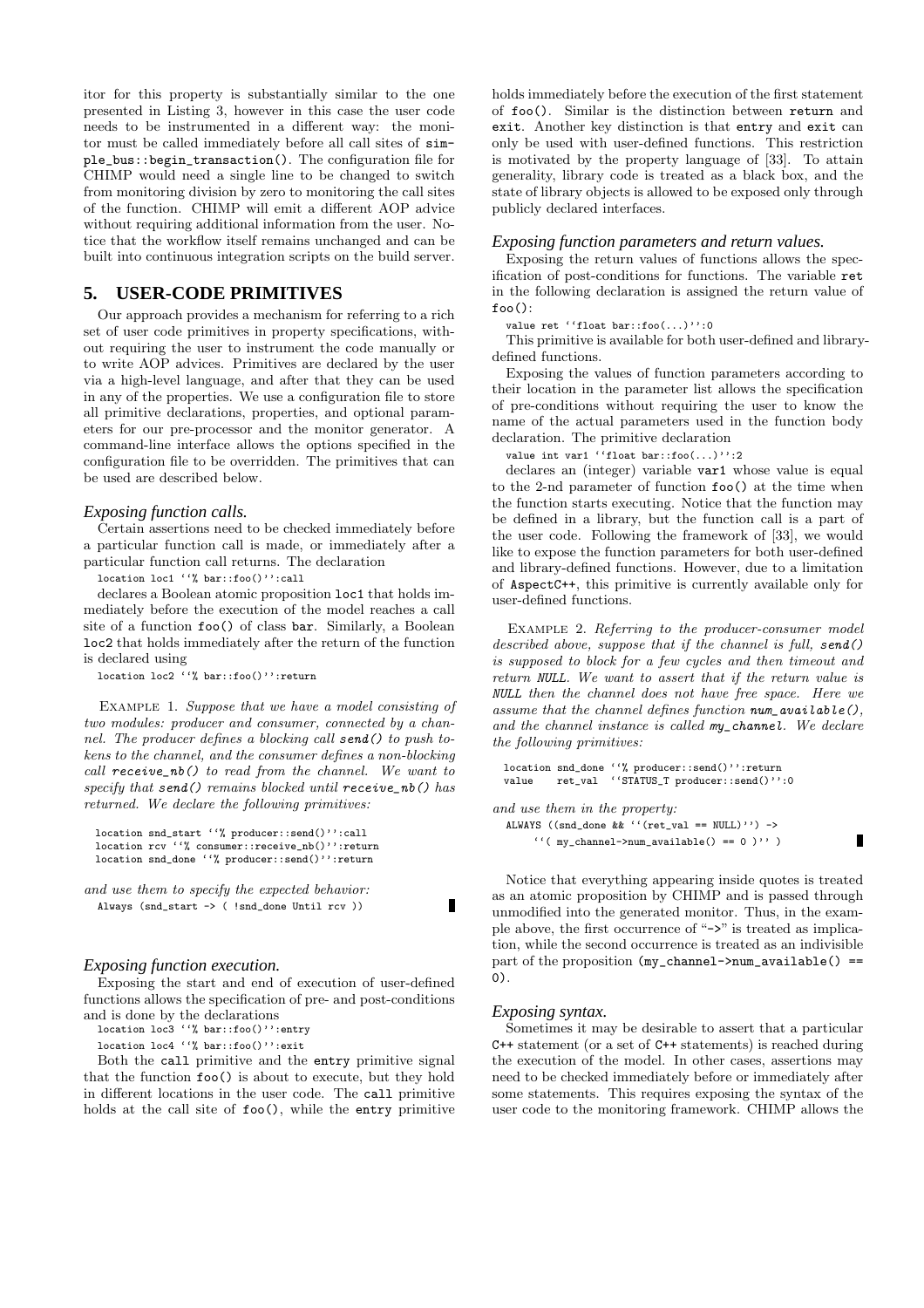use of regular expressions to specify arbitrary locations in the source code. For example, the primitive declaration plocation loc5 ''/ \*a'':before

declares a Boolean atomic proposition loc5 that holds immediately before the execution of all statements that contain the division operator "/" followed by zero or more spaces, followed by the variable "a", i.e., the locations where we divide by the variable a. The dual,

plocation loc6 ''balance \*= \*.\*;'':after

holds immediately after all statements matching the regular expression ''balance \*= \*.\*" .

#### *Exposing private variables.*

Referring to values of private or protected class variables (i.e., local storage) of modules is critical for white-box validation of models. The declaration

makevisible my\_class

declares a SystemC module or a C++ class my\_class fully visible to the monitoring framework and enables references to its class variables in all monitors.

### **6. IMPLEMENTATION**

Our implementation uses the monitoring framework described in [32] to obtain references to the monitors from the instrumented user code. The monitors are agnostic about the semantics of the primitive Booleans used in the property: these primitives are treated as Boolean expressions that determine state change in the monitors. The monitors expect these Boolean primitives to be assigned correct values prior to the execution of monitor steps. In this section we show how the primitives described in Section 5 are assigned values.

#### *Exposing function calls.*

Exposing location primitives, e.g.,

location loc1 ''% bar::foo()'':call

is done by creating a communication interface between the user code and the monitor, and then instrumenting the user code to communicate with the monitor. The monitor defines a callback function callback\_loc1() and a local Boolean variable loc1. The monitor expects that the callback function callback\_loc1() will be called from the user code as soon as the execution of the user code reaches the function call  $bar::foo()$ .

During initialization the monitor sets all Boolean variables corresponding to user-defined locations to false. The execution of a callback function callback\_loc1() consists of the following sequence of steps:

- 1. The associated Boolean variable loc1 is set to true;
- 2. The monitor executes one step; and
- 3. loc1 is set to false.

The instrumentation of the user code must call the monitor's callback\_loc1() function immediately before the function call to bar::foo(). Our implementation creates an AOP advice that carries out the communication with the monitor from the user code:

The AOP advice in Fig. 1 uses an inner scope to prevent variable name conflicts. This also ensures that no variable declared during the execution of the advice code will remain in scope after the end of the execution of the advice code.

```
advice call("% bar::foo()"): before() {
  // Start new inner scope
  {
    extern sc_core::mon_observer* observer;
    mon_prototype* mp = observer->get_monitor_by_index(42);
    my\_monitor42* mon42 = (my\_monitor42*) mp;
    // This callback implemented only by my_monitor42
   mon42->callback_loc1();
  }
```
} // advice

Figure 1: AOP advice to expose function calls of bar::foo().

A pointer to the mon\_observer object observer is obtained using its external declaration. This example assumes that the 42-nd property uses the location declaration loc1. The function call observer->get\_monitor\_by\_index(42) returns a pointer to the 42-nd monitor as an abstract

mon\_prototype object (see [32]). It is recast to the type my\_monitor42\* so that the callback function defined by the 42-nd monitor (i.e., mon42->callback\_loc1()) can be used.

Exposing the locations immediately after the return of a function call is done in a similar way as in Fig. 1, but replacing before with after in the generated AOP advice. The advice is activated upon the function's return and it calls the monitor's callback function corresponding to the location primitive.

#### *Exposing function execution.*

Primitives associated with the start and the end of functions are handled by the monitors in the same way as call and return primitives: the monitor declares a Boolean variable corresponding to the location primitive, and this variable is set to true via a callback. In order to instrument the user code we generate an AOP advice that is activated when the monitored function starts or finishes executing.

As an example, if the user declares

location loc3 ''% bar::foo()'':entry

our implementation generates an AOP advice very similar to the one presented in Fig. 1, but replacing advice call() by advice execution(). This changes the location where the instrumented code is inserted: instead of instrumenting the call site, the advice is inserted at the beginning of the function body. For the declaration

location loc3 ''% bar::foo()'':exit

we generate an advice similar to the one presented in Fig. 1, but changing the first line to

advice execution(''% bar::foo()''):after.

#### *Exposing function parameters and return values.*

For each monitored value primitive myval, e.g.,

value int myval ''% bar::foo $(\ldots)$ '':2

the monitor defines a callback function callback\_myval(T  $v$ ), where  $T$  is the type of myval. The monitor also declares a local variable value\_of\_myval of type  $T$ . The monitor expects that callback\_myval() will be called upon execution of the function bar::foo().

The function callback\_myval() sets the value of val\_of\_myval equal to the value of the parameter v and returns without running the monitor. The callback function does not evaluate any assertions, following the principle of separation of concerns; the callback serves only as a com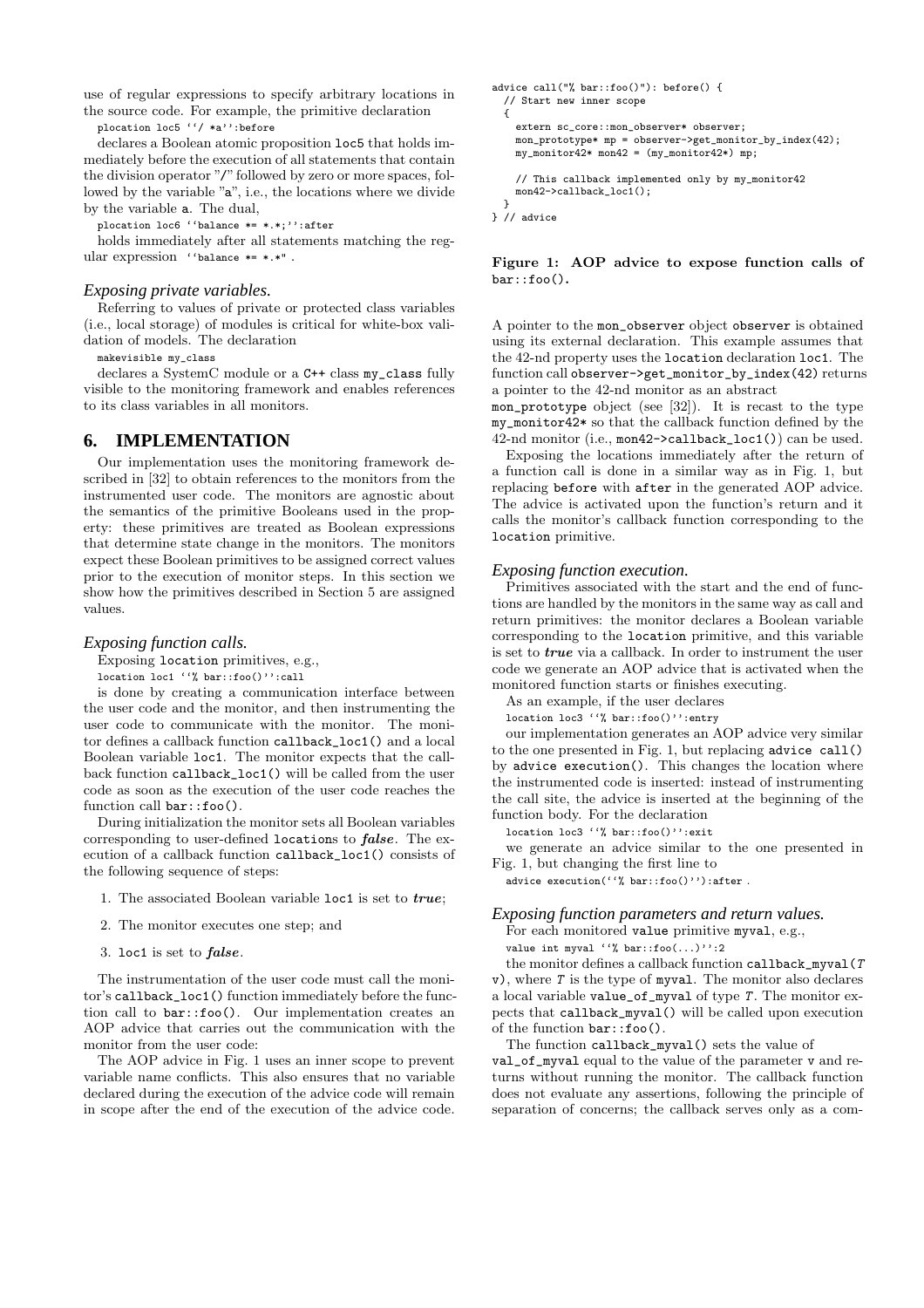munication channel to expose the value of the monitored parameter. If an assertion needs to refer to the value of myval, that assertion can be triggered and evaluated upon execution of bar::foo() using the mechanisms described earlier.

Instrumenting the user code is done by an automatically generated AOP advice. The advice for

value int myval ''% bar::foo(...)'':2

is presented in Fig. 2. The advice uses the built-in AOP function call  $tip\rightarrow arg(n)$  that exposes the *n*-th parameter of the function (counting up from 0).  $\tt tip\text{-}\text{-}\text{arg}(n)$  returns a void\* pointer that needs to be cast to the type of myval before it is passed to the monitor via the callback.

```
advice execution("int driver::foo(...)"): before() {
  // Inner scope
  {
    extern sc_core::mon_observer* observer;
   mon_prototype* mp = observer->get_monitor_by_index(42);
    my\_monitor42* mon42 = (my\_monitor42*) mp;
    int value_to_send = (int) * (int *) tip->arg(1);mon42->callback_myval(value_to_send);
 }
}
```
Figure 2: AOP advice to expose function parameters of bar::foo().

*Exposing syntax.*

Declarations of plocation primitives, e.g., plocation loc6 ''balance \*= \*.\*;'':after

are handled by the monitor as location primitives: for each plocation the monitor declares a callback function and a local Boolean variable. The value of the variable is set to true by the callback, the monitor executes a step, and the variable is set to false before the callback returns. Note that in addition to matching syntax, this mechanism can also be used to match code labels (e.g., reset:) and pre-processor directives (e.g., #ifdef).

Instrumenting the user code to expose statements that match regular expressions cannot be done using the AOP framework. Thus, our implementation pre-processes all usercode files and identifies locations that need to be instrumented, using pattern matching. At each such location we insert code that obtains a reference to the correct monitor and makes the callback. For example, the injected code corresponding to the plocation defined above is presented in Fig. 3:

```
// Inner scope
{
  extern sc_core::mon_observer* observer;
  mon_prototype* mp = observer->get_monitor_by_index(42);
  my_monitor42* mon42 = (my_monitor42*) mp;
  mon42->callback_loc6();
}
```
#### Figure 3: Code fragment injected in the source code to expose syntax

This code is identical to the AOP advice code presented earlier in Fig. 1. However, when using the AOP-based instrumentation the advice code executes with the support of the AOP framework. In particular, AOP allows C++ header

files to be inserted automatically in the instrumented source code files. The AOP aspect that is generated by our implementation carries an #include directive that injects the monitor header file in all instrumented user-code files; casting the mon\_prototype objects to the derived monitor types (e.g., my\_monitor42) would otherwise be impossible. When injecting instrumentation code without the help of the AOP framework, our implementation injects the required #includes in the user code where plocation primitives are exposed.

### *Exposing private variables.*

All modules and channels in SystemC extend the predefined objects sc\_module and sc\_channel, which are implemented internally as C++ classes. To expose their private and protected data members we use C++'s friend mechanism. Intuitively, a monitored module declares the monitor class as a friend class, which gives the monitor unrestricted access to all internal data members. We show how to do this automatically via an aspect introduction.

AOP introductions allows adding new data members and functions to a class [18]. However, AOP does not restrict the advice code that can be weaved via an introduction. Since introductions extend the static structure of classes, an introduction advice can also be used to declare the monitoring class as a friend class. Our implementation generates a named pointcut reveal(), in respect to which we define the introduction (Fig. 4).

```
pointcut reveal() = ('bar') || ''bas'';
advice reveal() : slice class {
  friend class monitor0;
  friend class monitor1;
```
... };

Figure 4: AOP advice to expose private and protected data members of modules "bar" and "bas".

# **7. EXPERIMENTAL EVALUATION**

The input to CHIMP<sup>3</sup> is a configuration file where the user defines the locations where properties need to be evaluated, and the properties themselves. CHIMP generates a monitor for each property [32] and the corresponding AOP advices that trigger the execution of the monitor at the requested locations. Next, we used AspectC++ to instrument a SystemC model, which was then compiled together with the generated monitors.

We used version 2.2.0 of the OSCI simulator, which was modified using the framework of [32, 34] and compiled using the default settings. We ran all experiments on Ada, Rice's Cray XD1 compute cluster (rcsg.rice.edu/ada). Each of Ada's nodes has two dual core 2.2 GHz AMD Opteron 275 CPUs and 8GB of RAM.

We used a SystemC model with about 3000 LOC implementing a system for reserving and purchasing airplane tickets. The users of the system submit requests and the system uses a randomly generated flight database to find a direct flight or a sequence of up to three connecting flights. Those

<sup>3</sup>CHIMP is available for download from http://www.cs. rice.edu/CS/Verification/Software/software.html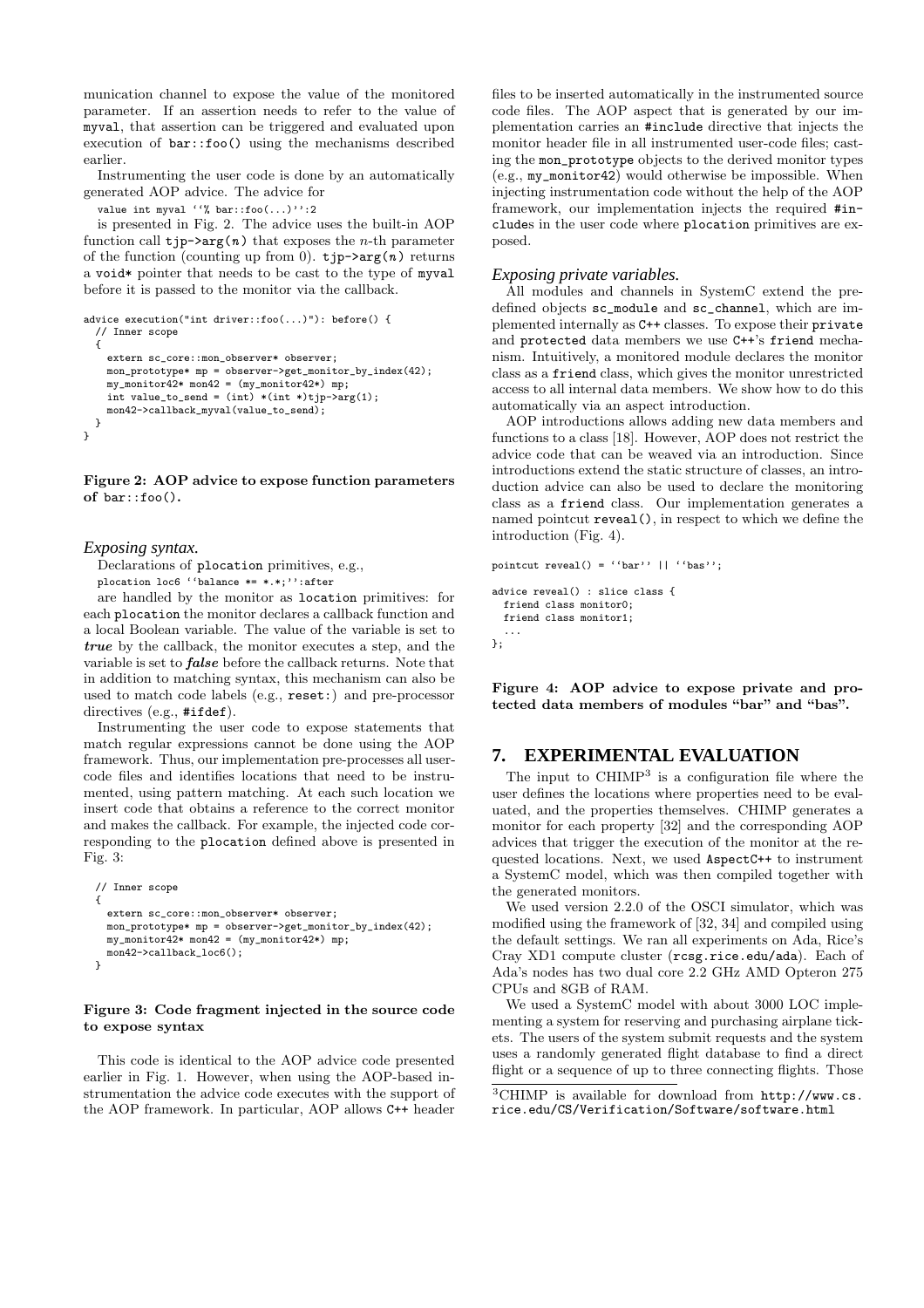are returned to the user for approval, payment and booking. Internally the system uses modules connected by finitecapacity channels. This model is intended to run forever. It approximates actual subsystems currently used in hardware design (see [33] for more details).

We measured performance by simulating for 1 million clock cycles. The average wall-clock execution time of the system over 10 runs without instrumentation was ∼33 seconds. We call this the "baseline" execution. We next added a simple assert true specification that is checked at increasing number of locations in the source code. For each experiment we wrote a configuration file containing the specification and declared the locations at which the specification was to be checked. Our implementation generated the corresponding AOP advice and the monitor. The advice was then weaved into the user source code using AspectC++. The instrumented code and the monitor code were compiled and executed using the same input parameters as the baseline execution. At the end of execution the monitor reported how many times it had been called, which corresponds to the number of times the instrumentation had been exercised. Since we are using a very simple monitor, any slow-down of the execution is due to the instrumentation.

Fig. 5 presents the number of times the monitor was called and the corresponding execution overhead of the user-code as a percentage of the baseline execution time. We observe a linear increase in the overhead as we increase the number of calls.

Fig. 6 shows the cost of the instrumentation per monitor call, as a percentage of the baseline execution. Our data suggest that there is a fixed cost of the instrumentation, which, when amortized over more and more calls, leads to lower average cost. The average cost per call stabilizes after 300,000 calls, and is less than  $0.5 \times 10^{-4}\%$ .

# **8. CONCLUSION**

In this work we described a framework and a tool called CHIMP for exposing a rich set of user-code primitives via automated source-code instrumentation through tool-generated AOP advice and direct instrumentation of source code. The mechanisms presented here are easy to use and do not require the users to instrument the code manually or to be experts in AOP. The user-code instrumentation techniques have already been integrated successfully with the monitoring framework of [32].

One limitation of the instrumentation approach presented is that arguments of functions calls are not exposed if the called function is not defined in the user code. This affects the monitoring of calls of library functions. We expect that future versions of AspectC++ will include this functionality, thereby removing the limitation from the instrumentation approach presented here.

# **9. REFERENCES**

- [1] Y. Abarbanel, I. Beer, L. Gluhovsky, S. Keidar, and Y. Wolfsthal. Focs: Automatic generation of simulation checkers from formal specifications. In CAV'00: Proc. of the 12th International Conference on Computer Aided Verification, pages 538–542, 2000.
- [2] R. Armoni, L. Fix, A. Flaisher, R. Gerth, B. Ginsburg, T. Kanza, A. Landver, S. Mador-Haim, E. Singerman, A. Tiemeyer, M. Vardi, and Y. Zbar. The ForSpec

temporal logic: A new temporal property-specification logic. In Proc. 8th International Conference on Tools and Algorithms for the Construction and Analysis of Systems, volume 2280 of LNCS, pages 296–211, Grenoble, France, April 2002. Springer-Verlag.

- [3] R. Armoni, D. Korchemny, A. Tiemeyer, M. Vardi, and Y. Zbar. Deterministic dynamic monitors for linear-time assertions. In Proc. Workshop on Formal Approaches to Testing and Runtime Verification, volume 4262 of Lecture Notes in Computer Science. Springer, 2006.
- [4] D. Beyer, A. J. Chlipala, T. A. Henzinger, R. Jhala, and R. Majumdar. The BLAST query language for software verification. In SAS'04: Static Analysis, 11th International Symposium, pages 2–18, 2004.
- [5] E. Bodden. Efficient and expressive runtime verification for Java. In Grand Finals of the ACM Student Research Competition 2005, 2005. Winner paper of the Grand Finals.
- [6] M. Boulé and Z. Zilic. Generating Hardware Assertion Checkers. Springer Publishing Company, Incorporated, 2008.
- [7] A. Bunker, G. Gopalakrishnan, and S. A. McKee. Formal Hardware Specification Languages for Protocol Compliance Verification. ACM Transactions on Design Autom. of Elec. Sys., 9(1):1–32, January 2004.
- [8] H. Chang, L. Cooke, M. Hunt, G. Martin, A. J. McNelly, and L. Todd. Surviving the SOC revolution: a guide to platform-based design. Kluwer Academic Publishers, Norwell, MA, USA, 1999.
- [9] A. Dahan, D. Geist, L. Gluhovsky, D. Pidan, G. Shapir, Y. Wolfsthal, L. Benalycherif, R. Kamdem, and Y. Lahbib. Combining system level modeling with assertion based verification. In ISQED, 2005.
- [10] M. d'Amorim and K. Havelund. Event-based runtime verification of java programs. In WODA '05: Proceedings of the third international workshop on Dynamic analysis, pages 1–7, New York, NY, USA, 2005. ACM.
- [11] D. Déharbe and S. Medeiros. Aspect-oriented design in SystemC: implementation and applications. In SBCCI '06: Proceedings of the 19th annual symposium on Integrated circuits and systems design, pages 119–124, New York, NY, USA, 2006. ACM.
- [12] C. Eisner and D. Fisman. A Practical Introduction to PSL. Springer, New York, Inc., Secaucus, NJ, USA, 2006.
- [13] Y. Endoh. Asystemc: an aop extension for hardware description language. In Companion Volume of the 10th Int'l Conf. on Aspect-Oriented Software Development, pages 19–28. ACM, 2011.
- [14] Y. Endoh, T. Imai, M. Iwamasa, and Y. Kataoka. A pointcut-based assertion for high-level hardware design. In ACP4IS '08: Proc. AOSD workshop on Aspects, components, and patterns for infrastructure software, pages 1–6, New York, NY, USA, 2008. ACM.
- [15] L. Ferro and L. Pierre. ISIS: Runtime verification of TLM platforms. In Forum on specification and Design Languages, FDL '09, pages 1–6, 2009.
- [16] L. Ferro and L. Pierre. Formal semantics for PSL modeling layer and application to the verification of transactional models. In DATE, pages 1207–1212,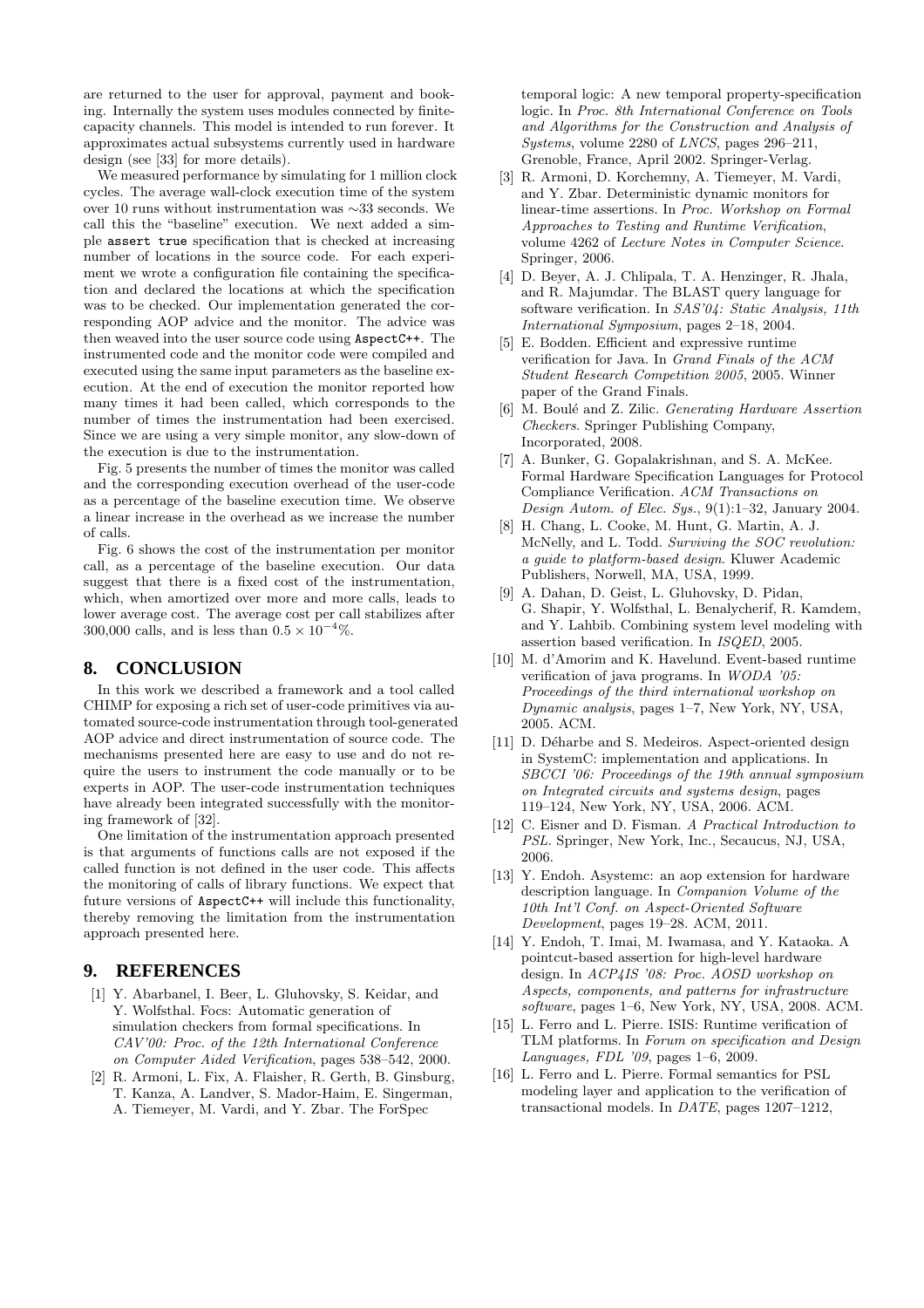

Figure 5: Instrumentation overhead as a percentage of the baseline runtime.



Figure 6: Instrumentation overhead per monitor call as a percentage of the baseline runtime

2010.

- [17] H. Foster, A. Krolnik, and D. Lacey. Assertion-Based Design. Kluwer Academic Publishers, Norwell, MA, USA, 2003.
- [18] A. Gal, W. Schröder-Preikschat, and O. Spinczyk. AspectC++: Language proposal and prototype implementation. In OOPSLA'01: Object-Oriented Programming, Systems, Languages and Applications, 2001.